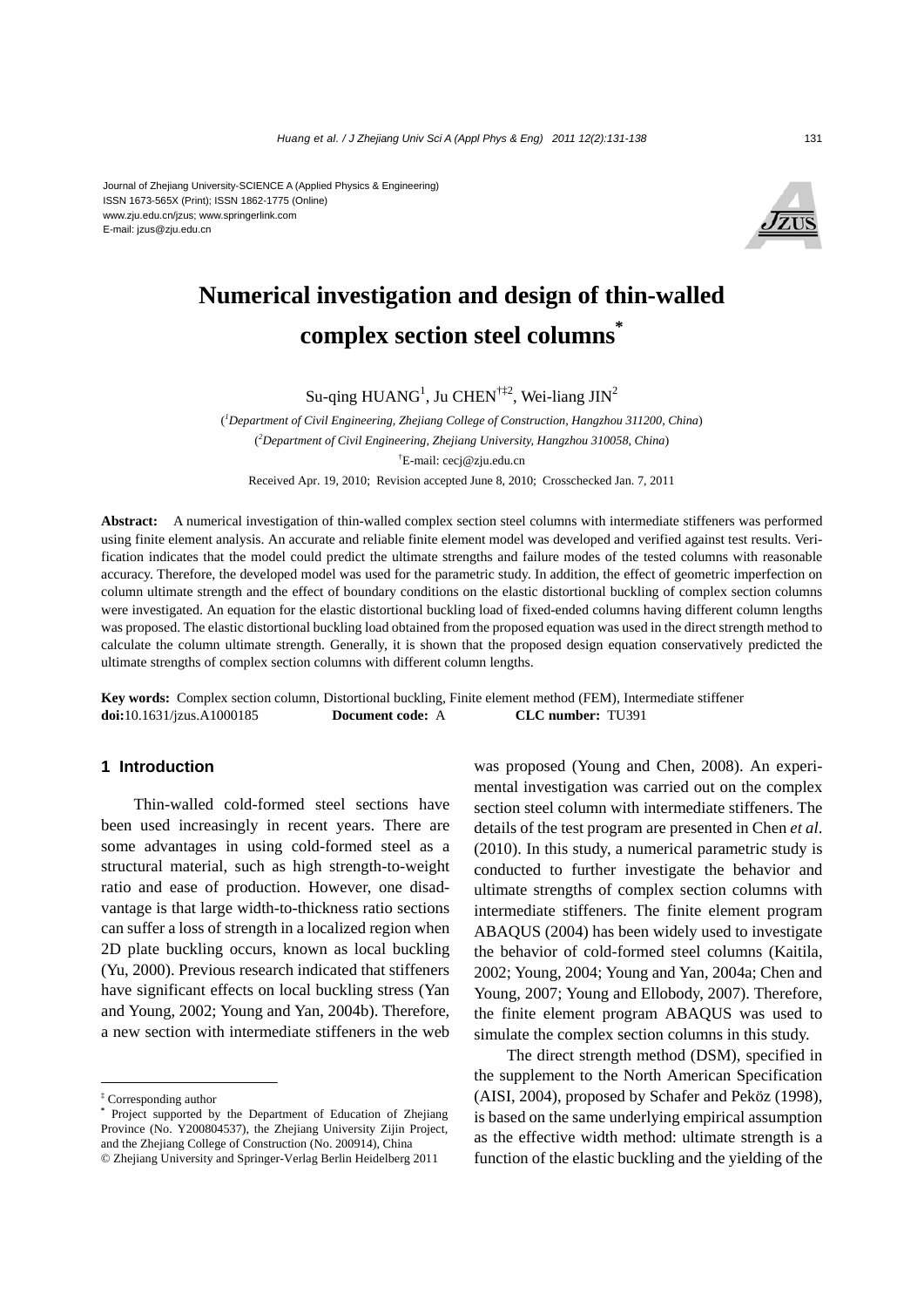material (Schafer, 2002). Recent research on the application of the DSM on cold-formed steel structures has also been reported (Sputo and Tovar, 2005; Tovar and Sputo, 2005; Yu and Schafer, 2007; Kwon *et al*., 2009; Dawe *et al*., 2010). However, the DSM emphasizes the use of finite strip analysis for the determination of elastic buckling. Finite strip analysis is a general tool that provides accurate elastic buckling solutions with a minimum of effort and time. Finite strip analysis, as implemented in conventional programs, does have limitations: it provides a solution for member ends which are pinned only (AISI, 2006). Previous research has indicated that distortional buckling can be influenced by additional restraint provided at the ends, but no direct way exists to capture this effect in a traditional finite strip analysis (AISI, 2006). The buckling mode of the proposed complex section is general distortional buckling; therefore, the effect of boundary conditions on the distortional buckling of complex section fixed-ended columns was investigated.

The purpose of this study is firstly to develop an accurate finite element model to investigate the behavior of complex section columns with intermediate stiffeners. Secondly, a comparison of the ultimate column strengths from the finite element analysis (FEA) and DSM predictions were made. A design method for the elastic distortional buckling of fixedended complex section columns is also proposed.

#### **2 Test program**

The test program conducted by Chen *et al*. (2010) provided experimental ultimate strengths and failure modes of complex section stub columns compressed between fixed ends. The test specimens were brake-pressed from thin-walled structural steel sheets. The minimal column length of each specimen was about 400 mm. The ends of the specimen were then welded to 10 mm thick steel plates to ensure full contact between the specimen and the end bearings. The nominal cross section dimensions of specimens are shown in Table 1 and Fig. 1. The specimens are labeled according to their cross sections and column lengths. For example, "S1L400A" defines the specimens as follows: (1) The first two letters indicate the section type of the specimen. (2) The third letter "L" refers to the column length. (3) The following three or four digits are the nominal specimen length (400 mm). (4) The last letter "A" or "B" means repeated test of the same section.



**Fig. 1 Cross sections of test specimens (Chen** *et al.***, 2010)** (a) Section 1; (b) Section 2; (c) Section 3; (d) Section 4

**Table 1 Measured dimension of test specimens (Chen** *et al.***, 2010)** 

| Specimen       | Length<br>(mm) | Thickness<br>(mm) | Lip<br>(mm)    | Flange<br>(mm) |       |    |    |     | Web<br>(mm) |             |       |       |       |       |       |
|----------------|----------------|-------------------|----------------|----------------|-------|----|----|-----|-------------|-------------|-------|-------|-------|-------|-------|
|                |                |                   | B <sub>1</sub> | $B_{\rm f}$    | $f_1$ | J2 | J3 | .J4 | J5.         | $B_{\rm w}$ | $W_1$ | $W_2$ | $W_3$ | $W_4$ | $W_5$ |
| <b>S1L400A</b> | 401.0          | 1.98              | 14.9           | 149.6          |       |    |    |     |             | 149.5       |       |       |       |       |       |
| <b>S1L400B</b> | 400.0          | 1.99              | 14.8           | 149.5          |       |    |    |     |             | 149.6       |       |       |       |       |       |
| <b>S2L400A</b> | 400.0          | 1.98              | 15.0           | 150.0          |       |    |    |     |             | 151.0       | 40    | 22    | 40    | 22    | 40    |
| <b>S2L400B</b> | 399.8          | 2.00              | 14.9           | 150.0          |       |    |    |     |             | 151.0       | 40    | 22    | 40    | 22    | 40    |
| <b>S3L400A</b> | 400.5          | 2.00              | 15.0           | 149.3          | 40    | 22 | 40 | 22  | 40          | 151.1       |       |       |       |       |       |
| <b>S3L400B</b> | 400.0          | 1.98              | 14.8           | 149.5          | 40    | 22 | 40 | 22  | 40          | 151.3       |       |       |       |       |       |
| <b>S4L400A</b> | 399.5          | 2.00              |                | 150.2          | 40    | 22 | 40 | 22  | 40          | 151.4       | 40    | 22    | 40    | 22    | 40    |
| <b>S4L400B</b> | 400.8          | 2.00              |                | 150.2          | 40    | 22 | 40 | 22  | 40          | 152.6       | 40    | 22    | 40    |       | 40    |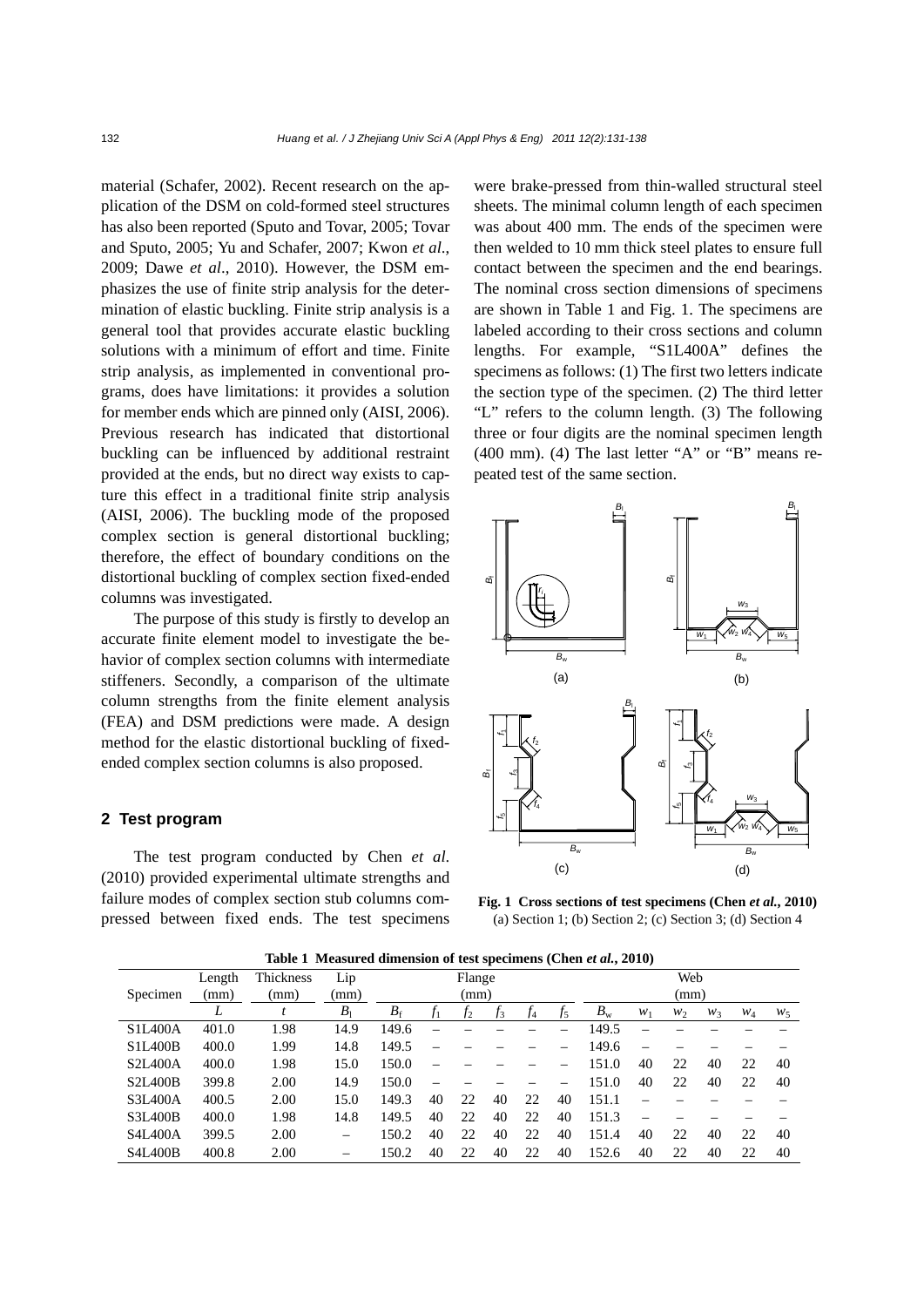The material properties of test specimens were measured by tensile coupon tests (Table 2). The details of the experimental investigation are presented in (Chen *et al*., 2010).

**Table 2 Measured material properties obtained from tensile coupon tests (Chen** *et al.***, 2010)** 

| Specimen             | E<br>(GPa) | $\sigma_{\rm v}$<br>(MPa) | $\sigma_{\rm u}$<br>(MPa) |
|----------------------|------------|---------------------------|---------------------------|
| Steel sheet          | 204        | 401                       | 520                       |
| Cold-formed specimen | 210        | 413                       | 528                       |
|                      |            |                           |                           |

*E*: elastic modulus;  $\sigma_{v}$ : yield strength;  $\sigma_{u}$ : ultimate strength

# **3 Finite element model**

The finite element program ABAQUS (2004) was used in the simulation of complex section fixed-ended columns with intermediate stiffeners tested by Chen et al. (2010). The measured geometry and initial geometric imperfections were incorporated in the finite element model. The simulation consisted of two steps. The first was eigenvalue analysis to determine the buckling modes, and the second was load-displacement nonlinear analysis (ABAQUS, 2004).

The four-node doubly curved shell element with reduced integration and hourglass control (S4R5) was used in the model. Convergence studies were conducted to choose the reasonable finite element mesh, and finally, a 10 mm $\times$ 10 mm (length by width) size was used in modeling the test columns. The fixedended boundary condition and loading application were simulated as described in (Chen and Young, 2007).

The measured material properties were used in the finite element model. The true stresses and true plastic strains were used in the material model. Details of the imperfection measurement are reported in (Chen *et al*., 2010).

# **4 Test verification**

The FEA results were verified against the test results. As shown in Table 3, the FEA results  $(P_{\text{FEA}})$ agree with test results  $(P_{EXP})$  well. The  $P_{FEA}$  are slightly higher than  $P_{EXP}$ , except for the specimens S3L400A and S3L400B. The mean value of the  $P_{\text{EXP}}/P_{\text{FFA}}$  ratio is 0.98 with the corresponding coefficient of variation (COV) of 0.031. The comparison indicates that the developed finite element model is accurate and reliable.

|           | Table 3 Compressive strengths and failure modes of test |
|-----------|---------------------------------------------------------|
| specimens |                                                         |

|                                   |               | Test    |                    | <b>FEA</b> |                                         |  |
|-----------------------------------|---------------|---------|--------------------|------------|-----------------------------------------|--|
| Specimen                          | $P_{\rm EXP}$ | Failure | $P_{\mathrm{FEA}}$ |            | Failure $P_{\text{EXP}}/P_{\text{FFA}}$ |  |
|                                   | (kN)          | mode    | (kN)               | mode       |                                         |  |
| S <sub>1</sub> I <sub>400</sub> A | 173           | D       | 175                | D          | 0.99                                    |  |
| S <sub>11</sub> 400B              | 175           | D       | 176                | D          | 0.99                                    |  |
| S <sub>2</sub> I <sub>400</sub> A | 232           | D       | 252                | D          | 0.92                                    |  |
| S <sub>2</sub> I <sub>400</sub> B | 243           | D       | 253                | D          | 0.96                                    |  |
| S3L400A                           | 342           | D       | 340                | D          | 1.01                                    |  |
| S3L400B                           | 347           | D       | 340                | D          | 1.02                                    |  |
| S4L400A                           | 344           | D       | 347                | D          | 0.99                                    |  |
| <b>S4L400B</b>                    | 342           | D       | 347                | D          | 0.99                                    |  |
| Mean                              |               |         |                    |            | 0.98                                    |  |
| COV                               |               |         |                    |            | 0.031                                   |  |

D: distortional buckling; COV: coefficient of variation

The failure modes of each specimen from the FEA and the tests are also compared in Table 3. It can be seen that the failure modes from FEA and the tests are all distortional buckling. The deformed shape obtained from the FEA was compared with the test specimen (Fig. 2). The load-displacement curves of the specimen S4L400B from the FEA and test are compared in Fig. 3, and it is shown that the finite element model is able to predict the load-displacement curve with reasonable accuracy.



**Fig. 2 Comparison of failure modes**  (a) Local buckling; (b) Distortional buckling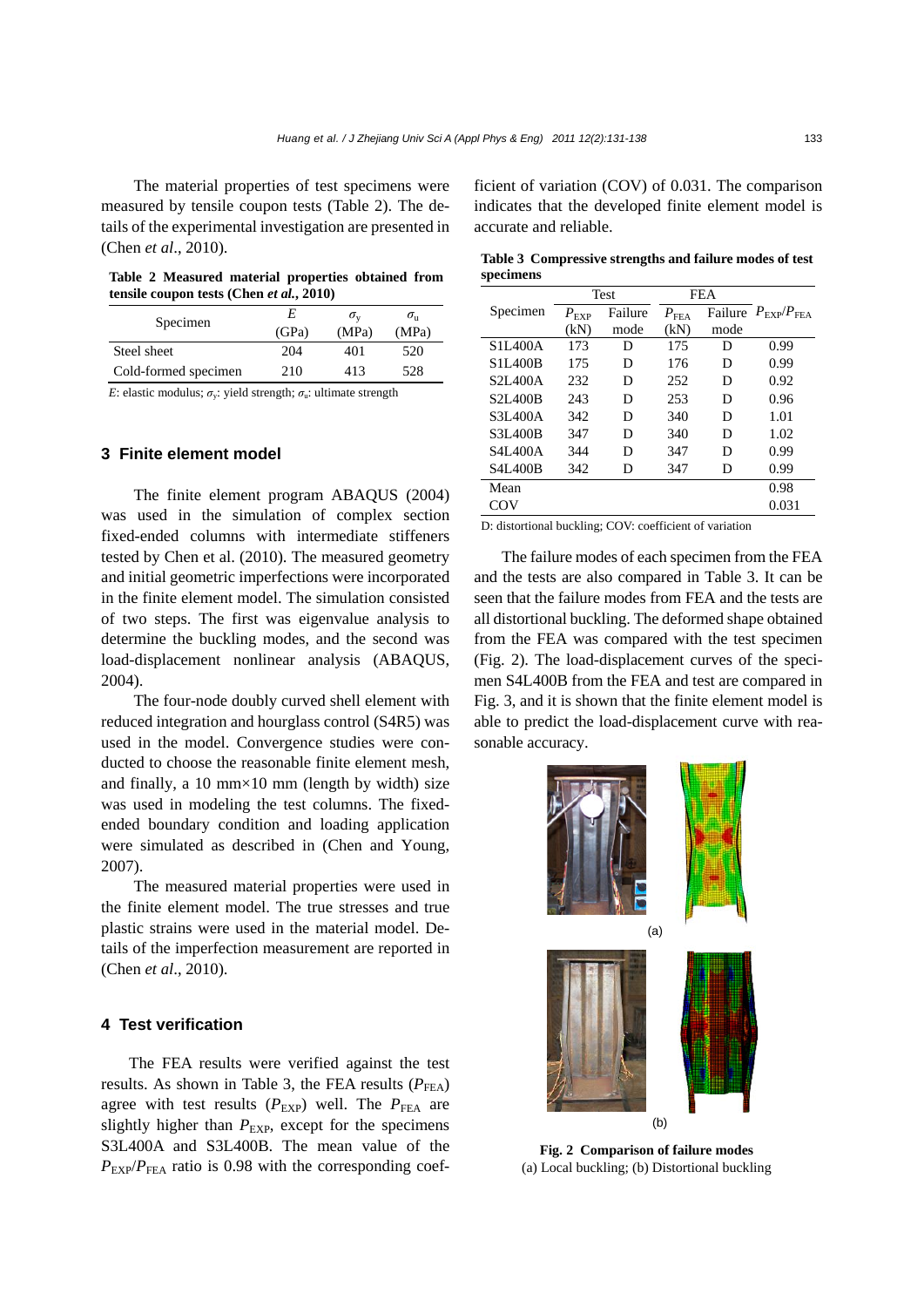

**Fig. 3 Comparison of load-displacement curves** 

# **5 Parametric study**

# **5.1 General**

The developed finite element model was used in the parametric study. The overall imperfection magnitude was 1/1000 of the column length. The size of the finite element mesh for all columns was almost 10 mm×10 mm (length by width). The measured material properties were also used in the parametric study.

# **5.2 Effect of different initial local imperfection**

The effect of initial geometry imperfection on the FEA model of column with intermediate stiffeners was investigated. As shown in Fig. 4, the effect of initial local geometry imperfection on load-bearing capacity decreases from section 1 to section 4. It may indicate that for more complex sections, the effect of initial local geometry imperfection is smaller.

#### **5.3 Effect of buckling deformation shape**

Eigenvalues of the corresponding buckling mode are used to obtain the distortional buckling stress in the FEA. Normally the distortional buckling mode has two different deformation shapes, i.e., deformation of lips in the outward and inward directions. In this study, the elastic distortional buckling loads of lip inward deformation  $(P_{\text{crd-in}})$  and lip outward deformation  $(P_{\text{crd-out}})$  were compared (Table 4), and were similar for specimens with different buckling deformation shapes.

# **5.4 Effect of boundary condition on distortional buckling**

The elastic distortional buckling loads ( $P_{\text{crd-FEA}}$ ) of columns having different lengths were obtained using eigenvalue analysis. The analysis results are



**Fig. 4 Imperfection sensitivity analysis of complex column sections** 

(a) Section 1; (b) Section 2; (c) Section 3; (d) Section 4. IMP: initial local geometry imperfection, mm

|                 | Table 4 Effect of deformation shapes on the buckling |  |  |
|-----------------|------------------------------------------------------|--|--|
| load in the FEA |                                                      |  |  |

| Specimen       | $P_{\text{crd-in}}$<br>(kN) | $P_{\text{crd-out}}$<br>(kN) |
|----------------|-----------------------------|------------------------------|
| S1L400A        | 169.6                       | 175.3                        |
| <b>S2L400A</b> | 199.7                       | 201.8                        |
| <b>S3L400A</b> | 744.8                       | 766.3                        |
| <b>S4L400A</b> | 352.7                       | 365.4                        |
|                |                             |                              |

*P*crd-in and *P*crd-out are the elastic distortional buckling loads of the lip inward deformation and outward deformation, respectively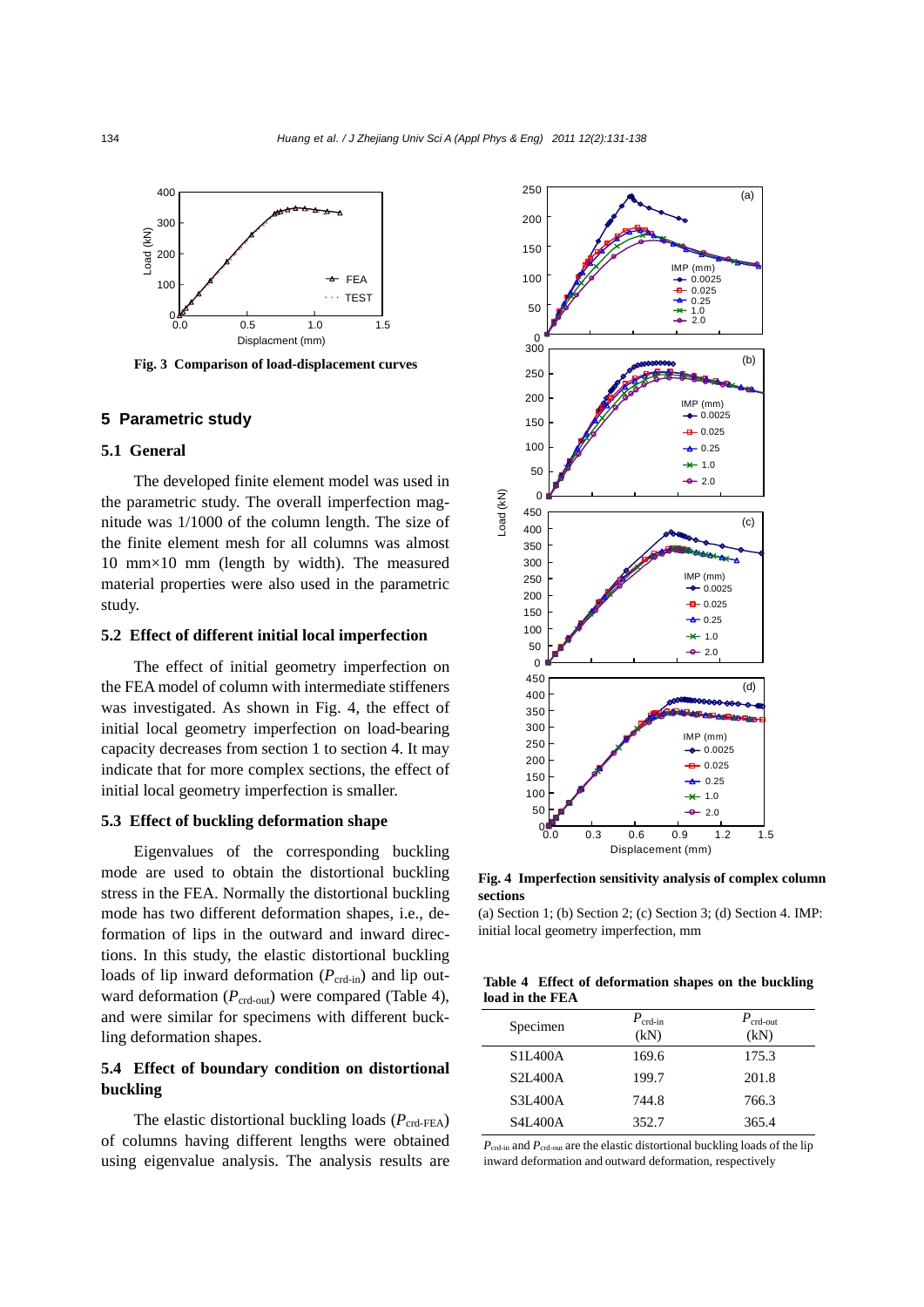compared with elastic buckling load obtained from the finite strip method (FSM) (*P*crd-FSM) (Papangelis and Hancock, 1995) (Table 5). The comparison indicates that the elastic distortional buckling load obtained from the FEA decreases when the column length increases. It is also shown that the elastic distortional buckling load obtained from the FEA approaches that obtained from the FSM when the column length increases. The load ratio of  $P_{\text{crd-FEA}}/P_{\text{crd-FSM}}$  is plotted against the number of distortional half-waves along the column length (*λ*) in Fig. 5. The distortional half-wave length is obtained from the FSM. It is shown that the load ratio of  $P_{\text{crd-FEA}}/P_{\text{crd-FSM}}$  for different sections could fit a single curve when the number of distortional half-waves along the column length is larger than 1. When the number of distortional half-waves along column length is smaller than 1, the load ratio of *P*crd-FEA/*P*crd-FSM are different for different sections.

**Table 5 Elastic distortional buckling load obtained from numerical analysis** 

| Method     | Length | Distortional buckling load, $P_{\text{crd}}$ (kN) |                                         |       |       |  |  |  |  |  |
|------------|--------|---------------------------------------------------|-----------------------------------------|-------|-------|--|--|--|--|--|
|            | (mm)   |                                                   | Section 1 Section 2 Section 3 Section 4 |       |       |  |  |  |  |  |
|            | 400    | 169.6                                             | 199.7                                   | 744.8 | 352.7 |  |  |  |  |  |
|            | 500    | 153.3                                             | 180.4                                   | 565.6 | 305.7 |  |  |  |  |  |
|            | 600    | 141.0                                             | 166.9                                   | 426.8 | 275.9 |  |  |  |  |  |
|            | 700    | 131.3                                             | 151.4                                   | 301.7 | 252.4 |  |  |  |  |  |
|            | 800    | 121.5                                             | 137.1                                   | 289.6 | 231.9 |  |  |  |  |  |
| <b>FEA</b> | 900    | 113.0                                             | 126.0                                   | 250.0 | 214.5 |  |  |  |  |  |
|            | 1000   | 107.8                                             | 118.8                                   | 216.6 | 200.9 |  |  |  |  |  |
|            | 1500   | 99.5                                              | 108.7                                   | 171.1 | 174.6 |  |  |  |  |  |
|            | 2000   | 89.2                                              | 97.0                                    | 157.2 | 159.6 |  |  |  |  |  |
|            | 2500   | 86.9                                              | 94.5                                    | 142.4 | 150.8 |  |  |  |  |  |
|            | 3000   | 84.2                                              | 92.4                                    | 136.6 | 139.9 |  |  |  |  |  |
| <b>FSM</b> |        | 83.8                                              | 92.0                                    | 135.1 | 137.4 |  |  |  |  |  |
|            |        |                                                   |                                         |       |       |  |  |  |  |  |

The equation for the effect of fixed-ended boundary conditions on the distortional buckling was proposed in the DSM guide manual (AISI, 2006), and is shown as

$$
\frac{P_{\text{crd-FEA}}}{P_{\text{crd-FSM}}} = 1 + \frac{0.6}{\lambda^{1.5}},
$$
 (1)

from which the prediction was compared with the numerical results obtained in this study (Fig. 5). Note that Eq. (1) is proposed for the number of distortional half-waves along the column length equal to or larger than 1. The comparison indicates that the predictions from Eq. (1) are generally non-conservative. Therefore, a modified equation was proposed:

$$
\frac{P_{\text{crd-FEA}}}{P_{\text{crd-FSM}}} = 1 + \frac{0.3}{\lambda^{1.5}},
$$
 (2)

and it is shown that the equation curve is generally the lower boundary of all the data.



**Fig. 5 Effect of the number of distortional half-waves along the length on the elastic distortional buckling load** 

#### **5.5 Effect of different column lengths**

As shown in Fig. 6, the ultimate strengths of the columns decrease when the column lengths increase from 400 to 1000 mm. It is shown that the ultimate strengths of column sections 1 and 2 almost remain constant when the column length increases from 1000 to 3000 mm. For column sections 3 and 4, the ultimate strengths slightly decrease when the column lengths increase from 1000 to 2500 mm.



**Fig. 6 Ultimate strengths of the columns with different column lengths** 

#### **6 Design rules**

## **6.1 General**

As recommended by Young and Rasmussen (1998), the effective lengths  $(l_e)$  for the major axis  $(l_{ex})$  and the minor axis  $(l_{ey})$  flexural buckling as well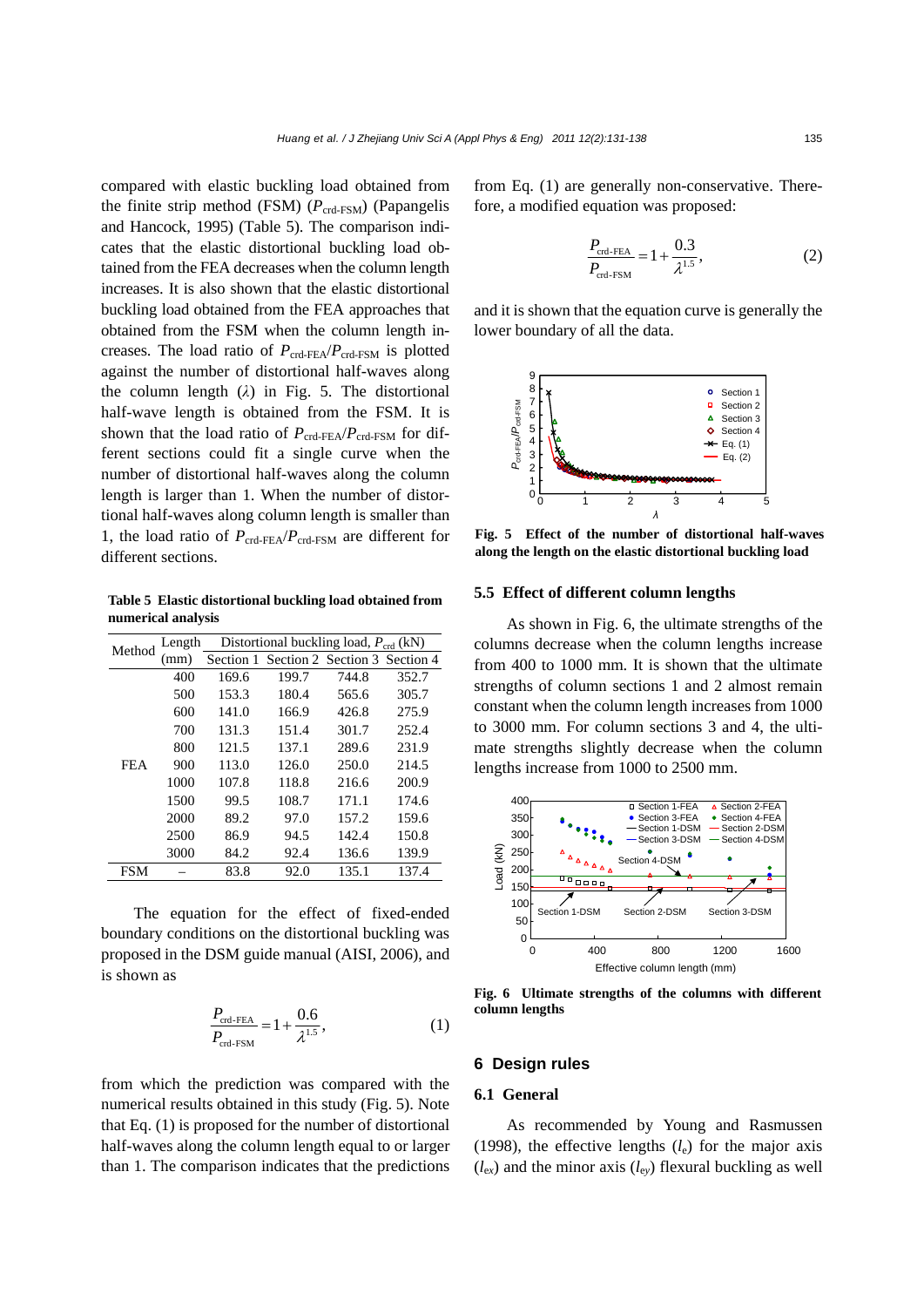as torsional buckling  $(l_{ez})$  are assumed to be equal to half of the column length (*L*) for the fixed-ended concentrically-loaded columns in the design.

# **6.2 Comparison of FEA results with design predictions**

The DSM is used to predict the strengths of complex section columns with intermediate stiffeners as follows:

$$
P_{\text{DSM}} = \min(P_{\text{ne}}, P_{\text{nl}}, P_{\text{nd}}),
$$
 (3)

$$
P_{\text{ne}} = \begin{cases} \left(0.658^{\lambda_{\text{c}}^2}\right) P_{\text{y}}, & \lambda_{\text{c}} \le 1.5, \\ \left(\frac{0.877}{\lambda_{\text{c}}^2}\right) P_{\text{y}}, & \lambda_{\text{c}} > 1.5, \end{cases}
$$
 (4)

$$
P_{\rm nl} = \begin{cases} P_{\rm ne}, & \lambda_{\rm l} \le 0.776, \\ \left[1 - 0.15\left(\frac{P_{\rm crl}}{P_{\rm ne}}\right)^{0.4}\right] \left(\frac{P_{\rm crl}}{P_{\rm ne}}\right)^{0.4} P_{\rm ne}, & \lambda_{\rm l} > 0.776, \end{cases}
$$
(5)

$$
P_{\rm nd} = \begin{cases} P_{\rm y}, & \lambda_{\rm d} \le 0.561, \\ \left[ 1 - 0.25 \left( \frac{P_{\rm ord}}{P_{\rm y}} \right)^{0.6} \right] \left( \frac{P_{\rm ord}}{P_{\rm y}} \right)^{0.6} P_{\rm y}, & \lambda_{\rm d} > 0.561, \end{cases}
$$
(6)

where  $P_y = f_y A_g$ ,  $P_{\text{cre}} = \pi^2 E A / (l_e / r)^2$ ,  $\lambda_c = \sqrt{P_y / P_{\text{cre}}},$  $\lambda_1 = \sqrt{P_{\text{ne}}/P_{\text{crit}}}, \lambda_d = \sqrt{P_{\text{y}}/P_{\text{crit}}}.$  *P*<sub>cre</sub> is the critical elastic buckling load in flexural buckling.  $P_{\text{ne}}$  is the nominal axial strength for flexural, torsional, or flexuraltorsional buckling, and  $P_{nl}$  and  $P_{nd}$  are the nominal axial strengths for local buckling and distortional buckling, respectively.  $P_{y}$  is the nominal section yield strength.  $f<sub>y</sub>$  is the material yield strength, which is the static 0.2% proof stress ( $\sigma_{0.2}$ ).  $P_{\text{crl}}$  and  $P_{\text{crd}}$  are the critical elastic buckling loads for the local columns and distortional columns, respectively.  $\lambda_c$ ,  $\lambda_d$ , and  $\lambda_l$ are the slendernesses of the overall buckling, distortional buckling, and local buckling, respectively. *A* is the cross section area,  $A_g$  is the full cross section area, *E* is the elastic modulus, and *r* is the radius of gyration of gross cross section about the minor *y*-axis of buckling.

The ultimate strengths predicted by the DSM with  $P_{\text{crl}}$  and  $P_{\text{crd}}$  calculated using the FSM (Papangelis and Hancock, 1995) were compared with the FEA parametric study results (Fig. 6). Since the ultimate strengths calculated by Eq. (6) have no relationship with the column length, the design curves are all horizontal straight lines. It is shown that the ultimate strengths predicted by the DSM are very conservative for column sections 2, 3, and 4. The current DSM was developed based on open sections rather than complex sections. Hence, the predictions of the DSM on the complex sections may differ from those of simple channel sections.

The ultimate strengths  $(P_{DSM-M})$  predicted using the DSM with  $P_{\text{crd}}$  calculated by Eq. (2) were compared with the FEA parametric study results in Table 6.

**Table 6 Comparison of the column strengths of the sections from the FEA with the DSM predictions**

| Length     | Section 1                  |                                |       | Section 2                |                                |       |                       | Section 3                      |       | Section 4                  |                                |       |
|------------|----------------------------|--------------------------------|-------|--------------------------|--------------------------------|-------|-----------------------|--------------------------------|-------|----------------------------|--------------------------------|-------|
| (mm)       | $P_{\mathrm{FEA}}$<br>(kN) | $P_{\rm DSM\text{-}M}$<br>(kN) | Ratio | $P_{\text{FEA}}$<br>(kN) | $P_{\rm DSM\text{-}M}$<br>(kN) | Ratio | $P_{\rm FEA}$<br>(kN) | $P_{\rm DSM\text{-}M}$<br>(kN) | Ratio | $P_{\mathrm{FEA}}$<br>(kN) | $P_{\rm DSM\text{-}M}$<br>(kN) | Ratio |
| 400        | 176.0                      | 195.7                          | 0.90  | 252.0                    | 210.5                          | 1.20  | 340.0                 | 264.5                          | 1.29  | 347.0                      | 267.8                          | 1.30  |
| 500        | 170.4                      | 183.1                          | 0.93  | 236.6                    | 195.0                          | 1.21  | 328.0                 | 260.3                          | 1.26  | 328.7                      | 247.9                          | 1.33  |
| 600        | 165.0                      | 173.5                          | 0.95  | 226.7                    | 184.8                          | 1.23  | 318.1                 | 244.8                          | 1.30  | 315.0                      | 234.3                          | 1.34  |
| 700        | 160.8                      | 166.9                          | 0.96  | 218.4                    | 177.7                          | 1.23  | 316.0                 | 233.7                          | 1.35  | 302.7                      | 224.7                          | 1.35  |
| 800        | 159.3                      | 162.0                          | 0.98  | 212.5                    | 172.6                          | 1.23  | 309.7                 | 225.5                          | 1.37  | 292.4                      | 217.5                          | 1.34  |
| 900        | 156.7                      | 158.4                          | 0.99  | 205.4                    | 168.7                          | 1.22  | 294.7                 | 219.2                          | 1.34  | 283.6                      | 212.1                          | 1.34  |
| 1000       | 151.2                      | 155.6                          | 0.97  | 197.7                    | 165.7                          | 1.19  | 279.7                 | 214.2                          | 1.31  | 276.2                      | 207.8                          | 1.33  |
| 1500       | 144.7                      | 147.9                          | 0.98  | 184.7                    | 157.4                          | 1.17  | 252.0                 | 200.1                          | 1.26  | 252.5                      | 195.9                          | 1.29  |
| 2000       | 143.8                      | 144.5                          | 1.00  | 180.7                    | 153.7                          | 1.18  | 241.0                 | 193.8                          | 1.24  | 246.3                      | 190.6                          | 1.29  |
| 2500       | 141.1                      | 142.7                          | 0.99  | 178.5                    | 151.8                          | 1.18  | 231.3                 | 190.4                          | 1.21  | 232.5                      | 187.7                          | 1.24  |
| 3000       | 138.4                      | 141.6                          | 0.98  | 176.1                    | 150.6                          | 1.17  | 184.7                 | 188.3                          | 0.98  | 205.3                      | 185.9                          | 1.10  |
| Mean       |                            |                                | 0.97  |                          |                                | 1.20  |                       |                                | 1.27  |                            |                                | 1.30  |
| <b>COV</b> |                            |                                | 0.030 |                          |                                | 0.020 |                       |                                | 0.084 |                            |                                | 0.055 |

COV: coefficient of variation; ratio:  $P_{\text{FEA}}/P_{\text{DSM-M}}$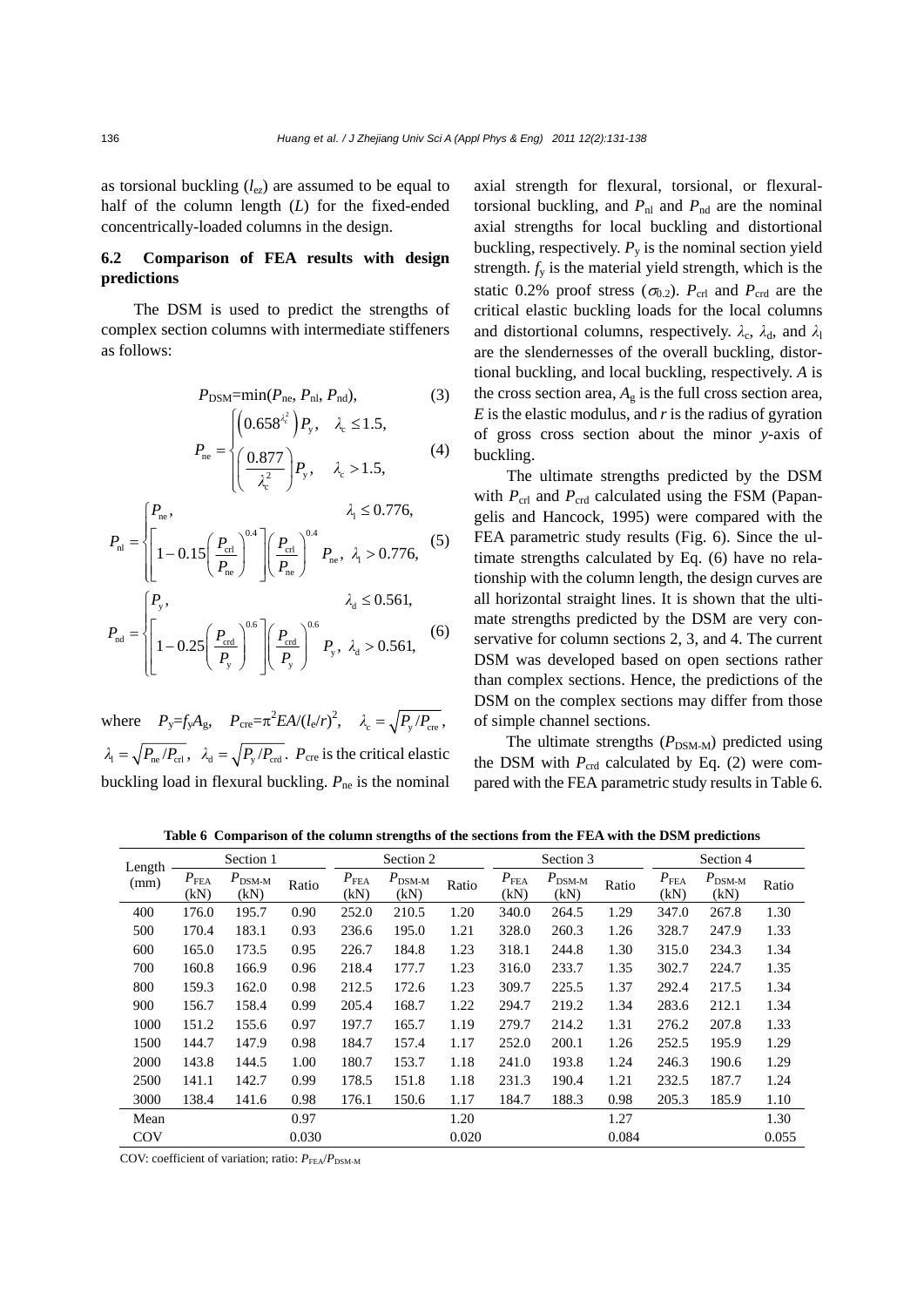It is shown that the ultimate strengths predicted by the DSM generally agree with the FEA results well for column series section 1. The mean value of the  $P_{\text{FEA}}/P_{\text{DSM-M}}$  ratio is 0.97 with the corresponding COV being 0.030. For column series sections 2, 3, and 4, the DSM predictions are all conservative. The mean values of the  $P_{\text{FEA}}/P_{\text{DSM-M}}$  ratio for column series are 1.20, 1.27, and 1.30, with the corresponding COV of 0.020, 0.084, and 0.055, respectively.

#### **7 Conclusions**

Numerical investigations and design of fixedended complex section columns using the FEA have been presented. A finite element model, including geometric and material nonlinearities, has been developed and verified against experimental results. The FEA predictions were generally in good agreement with the experimental ultimate strengths and failure modes of the test columns. The columns underwent distortional buckling. An extensive parametric study of initial geometric imperfection, buckling deformation shape, boundary condition, and column length effects on elastic distortional buckling load has been performed using the developed finite element model. It is shown that for more complex sections, the effect of initial local geometry imperfection is smaller. The buckling deformation shape has no significant effect on the buckling load. It is also shown that the elastic distortional buckling load of a column obtained from the FEA approached that obtained from the FSM when the column lengths increases. A comparison of the column strengths obtained from the FEA and the design column strengths calculated using the DSM has also been presented. Results showed that the design column strengths calculated using the critical elastic distortional buckling load obtained from the proposed equation were generally conservative for fixed-ended complex section columns.

#### **References**

- ABAQUS, 2004. Analysis User's Manual. Version 6.5. ABAQUS, Inc.
- AISI (American Iron and Steel Institute), 2004. Supplement to the North American Specification for Design of Cold-Formed Steel Structural Members. AISI, Washington, DC.
- AISI (American Iron and Steel Institute), 2006. Direct Strength

Method Design Guide. AISI, Washington, DC.

- Chen, J., Young, B., 2007. Cold-formed steel lipped channel columns at elevated temperatures. *Engineering Structures*, **29**(10):2445-2456. [doi:10.1016/j.engstruct.2006. 12.004]
- Chen, J., Yong, H., Jin, W.L., 2010. Stub column tests of thin-walled complex section with intermediate stiffeners. *Thin-Walled Structures*, **48**(6):423-429. [doi:10.1016/j. tws.2010.01.008]
- Dawe, J.L., Liu, L., Li, J.Y., 2010. Strength and behavior of cold-formed steel offset trusses. *Journal of Constructional Steel Research*, **66**(4):556-565. [doi:10.1016/j.jcsr. 2009.10.015]
- Kaitila, O., 2002. Finite Element Modeling of Cold-Formed Steel Members at High Temperatures. PhD Thesis, Helsinki University, Finland.
- Kwon, Y.B., Kim, B.S., Hancock, G.J., 2009. Compression tests of high strength cold-formed steel channels with buckling interaction. *Journal of Constructional Steel Research*, **65**(2):278-289. [doi:10.1016/j.jcsr.2008.07.005]
- Papangelis, J.P., Hancock, G.J., 1995. Computer analysis of thin-walled structural members. *Computers and Structures*, **56**(1):157-176. [doi:10.1016/0045-7949(94)00545- E]
- Schafer, B.W., 2002. Progress on the Direct Strength Method. Proceeding of 16th International Specialty Conference on Cold-Formed Steel Structures, Orlando, Florida. p.647-662.
- Schafer, B.W., Peköz, T., 1998. Direct Strength Prediction of Cold-formed Steel Members Using Numerical Elastic Buckling Solutions. Proceedings of the 14th International Specialty Conference on Cold-Formed Steel Structures, University of Missouri-Rolla, USA, p.69-76.
- Sputo, T., Tovar, J., 2005. Application of direct strength method to axially loaded perforated cold-formed steel studs: long wave buckling. *Thin-Walled Structures*, **43**(12):1852-1881. [doi:10.1016/j.tws.2005.08.005]
- Tovar, J., Sputo, T., 2005. Application of direct strength method to axially loaded perforated cold-formed steel studs: distortional and local buckling. *Thin-Walled Structures*, **43**(12):1882-1912. [doi:10.1016/j.tws.2005. 08.004]
- Yan, J., Young, B., 2002. Column test of cold-formed steel channels with complex stiffeners. *Journal of Structural Engineering, ASCE*, **128**(6):737-745. [doi:10.1061/ (ASCE)0733-9445(2002)128:6(737)]
- Young, B., 2004. Design of channel columns with inclined edge stiffeners. *Journal of Constructional Steel Research*, **60**(2):183-197. [doi:10.1016/j.jcsr.2003.09.001]
- Young, B., Rasmussen, K.J.R., 1998. Tests of fixed-ended plain channel columns. *Journal of Structural Engineering, ASCE*, **124**(2):131-139. [doi:10.1061/(ASCE)0733- 9445(1998)124:2(131)]
- Young, B., Yan, J., 2004a. Channel columns undergoing local, distortional, and overall buckling. *Journal of Structural Engineering, ASCE*, **128**(6):728-736. [doi:10.1061/ (ASCE)0733-9445(2002)128:6(728)]